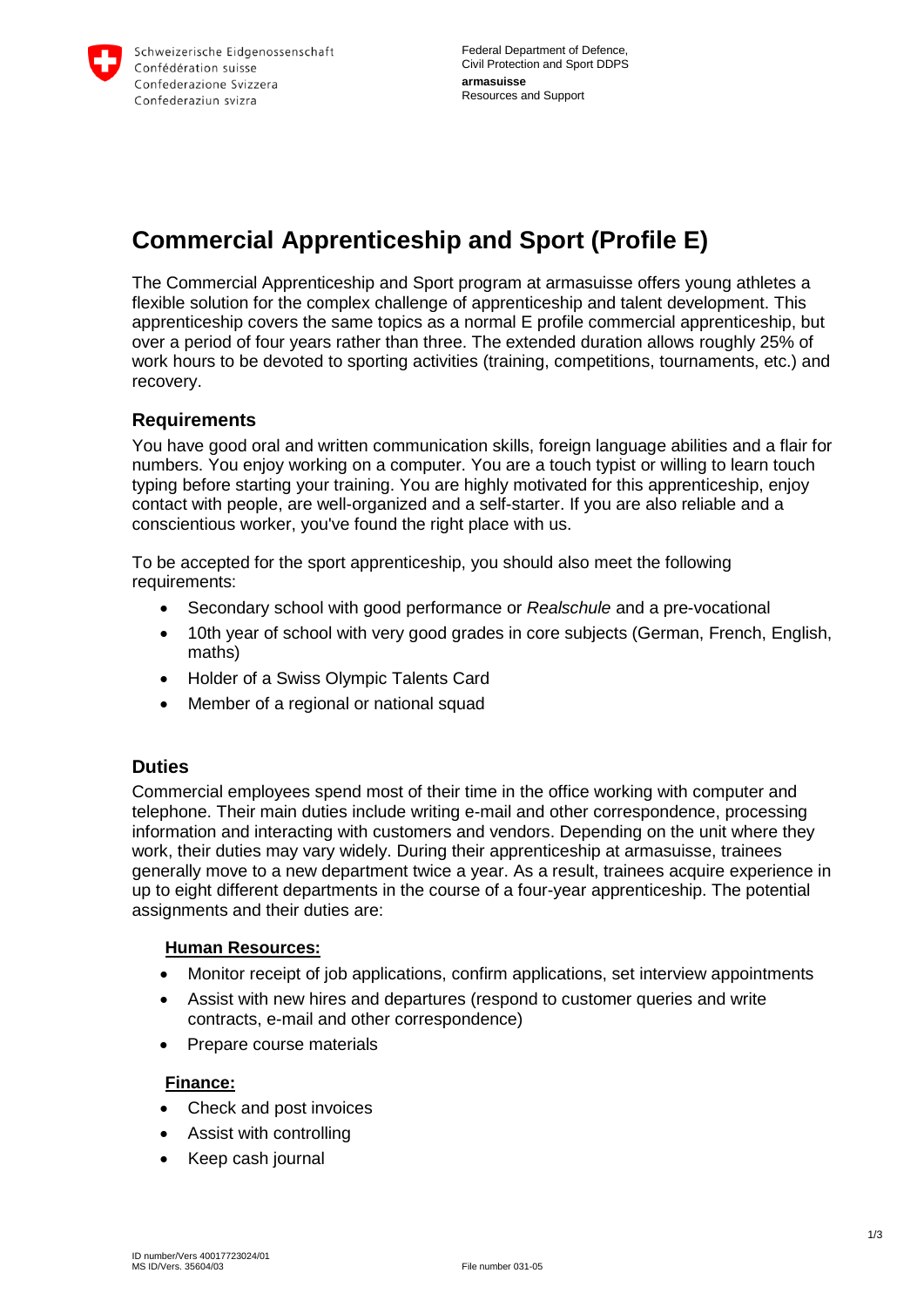# **Office/infrastructure:**

• Internal and external post management

### **Commerce, procurement for Land Systems/Aeronautical Systems/Purchasing and Cooperations:**

- Receive and compare bids
- Process material orders
- Keep meeting minutes

#### **Transport:**

- Coordinate transport and prepare delivery documents
- Assist in advising buyers on issues related to transport and customs
- Miscellaneous business correspondence/filing

# **Communications:**

- Maintain and edit intranet and Internet pages
- Manage promotional gift fund
- Assist in organizing (media) events
- Miscellaneous business correspondence

#### **Real estate planning, controlling, support**

- Review contracts, place orders
- Data maintenance and document management
- Help with assistant duties
- Assist in organizing the annual report

# **IT:**

- Receive and compare bids
- Prepare contracts
- Conduct and document software tests
- Assist in executing IT projects

#### **Science and Technology assistance**

- Prepare presentations/correspondence from templates
- Receive customer requests, reply to or forward them
- Organize events and meetings

# **Command and Reconnaissance Systems resource management**

- Conduct analyses
- Assist with controlling
- Miscellaneous business correspondence

# **Advanced training**

Many opportunities and advanced training options are open to commercial staff after their apprenticeships.

Here are just a few options: